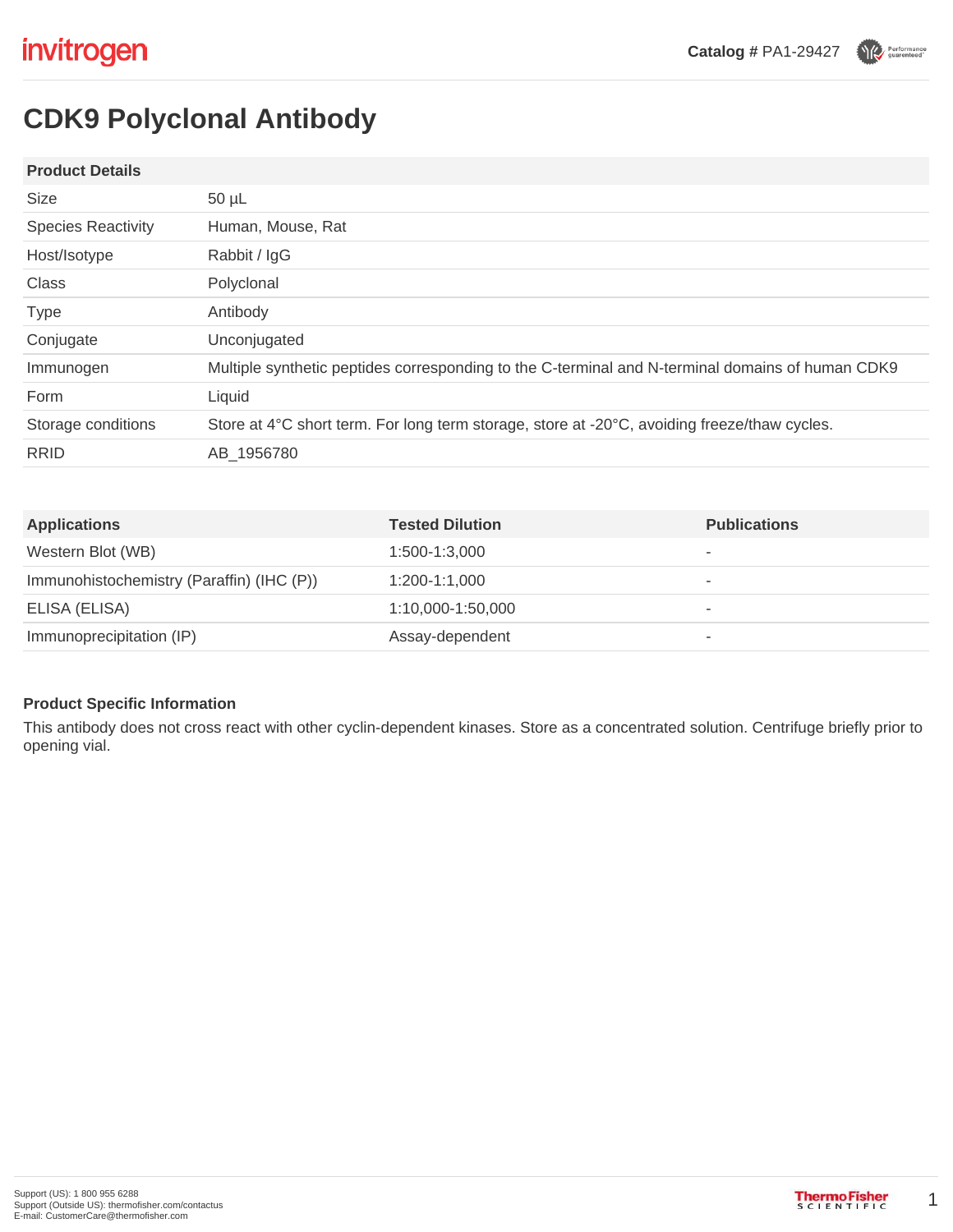# **Advanced Verification Data**



## **Product Images For CDK9 Polyclonal Antibody**



### **CDK9 Antibody (PA1-29427) in WB**

Western blot analysis of CDK9 was performed with 10 µg of A549 cells transfected with Transfection Reagent alone (Lane 1), 100nM Non-Targeting control siRNA (Lane 2), or 100nM siRNA against CDK9 (Lane 3). Proteins were resolved using a NuPAGE® Novex 4-12% Bis-Tris Gel (Product # NP0322BOX), XCell SureLock™ Electrophoresis System (Product # EI0002), and a protein size ladder. Proteins were wet transferred to a Pierce Nitrocellulose Membrane (Product # 88025) OR Pierce PVDF Membrane (Product # 88518) and blocked with Pierce Starting Block T20 (PBS) Blocking Buffer (Product # 37539) for 1 hour at room temperature. CDK9 was detected at  $\sim$  45 kDa using CDK9 Rabbit monoclonal antibody (Product # PA1-29427) diluted in Pierce Starting Block T20 (PBS) Blocking Buffer 4°C overnight on a rocking platform. Pierce Goat Anti-Rabbit (Product # 31461) HRP-Conjugated Antibodies at a 1:2500 dilution were used and chemiluminescent detection was performed using Pierce Supersignal West Dura Maximum Sensitivity Substrate (Product # 37071). Relative density of the bands normalized to GAPDH (36 kDa). CDK9 Antibody (Product # PA1-29427) confirms silencing of CDK9 expression.